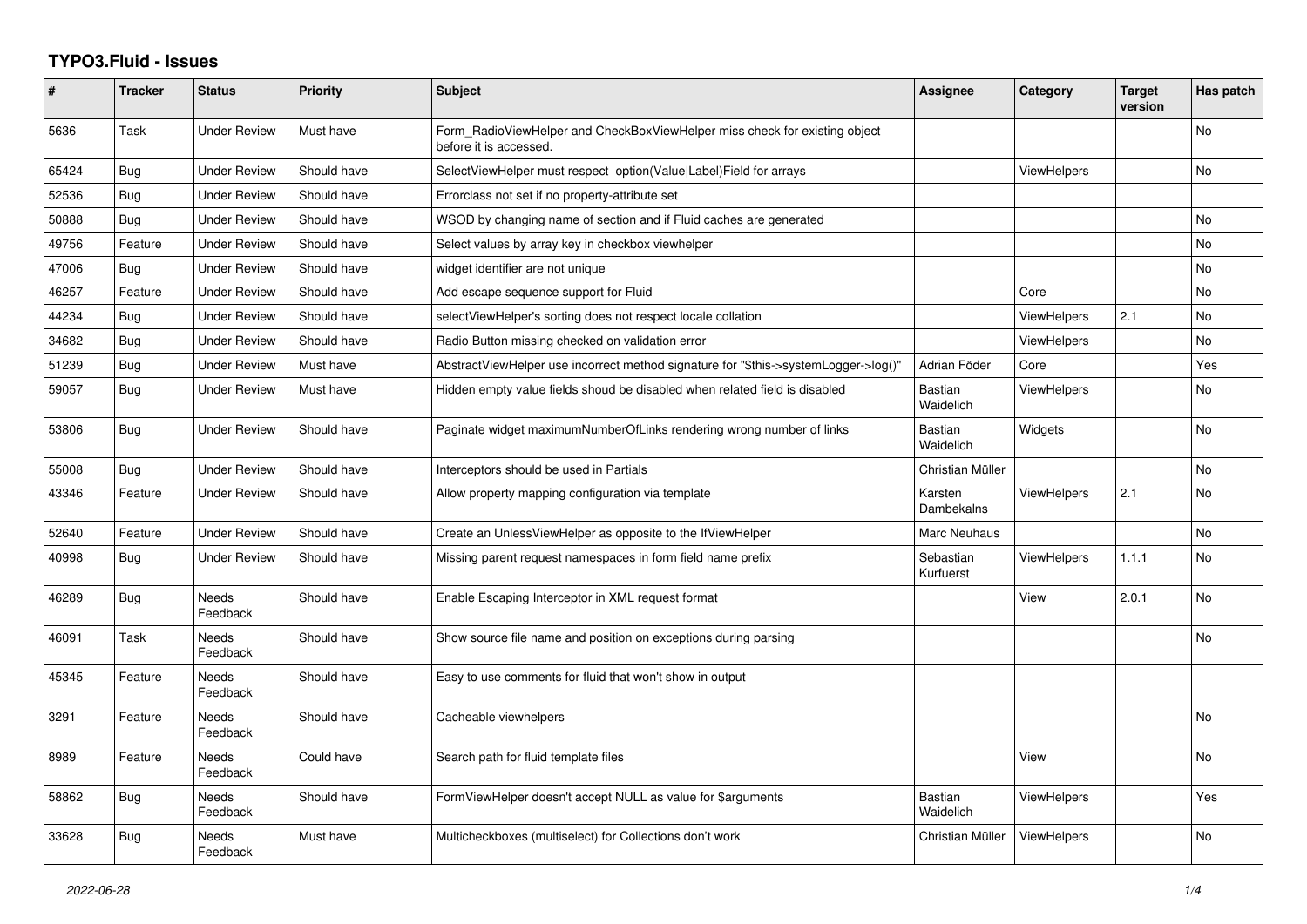| #     | <b>Tracker</b> | <b>Status</b>            | <b>Priority</b> | Subject                                                                               | <b>Assignee</b>             | Category    | <b>Target</b><br>version | Has patch |
|-------|----------------|--------------------------|-----------------|---------------------------------------------------------------------------------------|-----------------------------|-------------|--------------------------|-----------|
| 8491  | Task           | <b>Needs</b><br>Feedback | Should have     | link.action and uri.action differ in absolute argument                                | Karsten<br>Dambekalns       | ViewHelpers |                          | <b>No</b> |
| 36662 | Bug            | Needs<br>Feedback        | Should have     | Checked state isn't always correct when property is collection                        | Kevin Ulrich<br>Moschallski | ViewHelpers | 1.1.1                    | No        |
| 33394 | Feature        | Needs<br>Feedback        | Should have     | Logical expression parser for BooleanNode                                             | <b>Tobias Liebig</b>        | Core        |                          | No        |
| 28551 | Bug            | Accepted                 | Should have     | (v4) backport VHTest                                                                  | Sebastian<br>Kurfuerst      |             |                          | No        |
| 5933  | Feature        | Accepted                 | Should have     | Optional section rendering                                                            | Sebastian<br>Kurfuerst      | ViewHelpers |                          | No        |
| 9005  | Feature        | Accepted                 | Could have      | Fluid Template Analyzer (FTA)                                                         | Sebastian<br>Kurfuerst      |             |                          |           |
| 60856 | Bug            | New                      | Must have       | Target attribute not supported by the form viewhelper                                 |                             | ViewHelpers |                          | Yes       |
| 57885 | Bug            | New                      | Must have       | Inputs are cleared from a second form if the first form produced a vallidation error  |                             |             |                          | No        |
| 51100 | Feature        | New                      | Must have       | Links with absolute URI should have the option of URI Scheme                          |                             | ViewHelpers |                          | No        |
| 49038 | Bug            | New                      | Must have       | form.select does not select the first item if prependOptionValue is used              |                             |             |                          | No        |
| 45384 | Bug            | New                      | Must have       | Persisted entity object in widget-configuration cannot be deserialized (after reload) |                             | Widgets     | 2.0.1                    | <b>No</b> |
| 40064 | Bug            | New                      | Must have       | Multiselect is not getting persisted                                                  |                             | ViewHelpers |                          | No        |
| 38369 | Bug            | New                      | Must have       | Resource ViewHelpers should not fall back to request package                          |                             | View        |                          | No        |
| 27607 | Bug            | New                      | Must have       | Make Fluid comparisons work when first element is STRING, second is NULL.             |                             | Core        |                          | No        |
| 60271 | Feature        | New                      | Should have     | Paginate viewhelper, should also support arrays                                       |                             |             |                          | No        |
| 60003 | Feature        | New                      | Should have     | Add required-Attribute to f:form.password                                             |                             | ViewHelpers |                          | No        |
| 58983 | Bug            | New                      | Should have     | format.date does not respect linebreaks and throws exception                          |                             |             |                          | No        |
| 58921 | Bug            | New                      | Should have     | f:form.* VHs crash if NOT inside f:form but followed by f:form                        |                             |             |                          | No        |
| 56237 | Task           | New                      | Should have     | in-line (Condition) ViewHelpers should not evaluate on parsing                        |                             |             |                          | No        |
| 54284 | Bug            | New                      | Should have     | Default Option for Switch/Case VH                                                     |                             | ViewHelpers |                          | No        |
| 52591 | Bug            | New                      | Should have     | The Pagination Widget broken for joined objects                                       |                             |             |                          | No        |
| 52419 | Bug            | New                      | Should have     | Wrong PHPDocs notation for default value inline f:translate viewhelper                |                             |             | 2.0                      | No        |
| 51277 | Feature        | New                      | Should have     | ViewHelper context should be aware of actual file occurrence                          |                             |             |                          | No        |
| 49600 | <b>Bug</b>     | New                      | Should have     | f:form tag shown as a HTML on frontend                                                |                             | ViewHelpers |                          | No        |
| 47669 | Task           | New                      | Should have     | FormViewHelper does not define the default request method                             |                             |             |                          | No        |
| 46545 | Feature        | New                      | Should have     | Better support for arrays in options of SelectViewHelper                              |                             |             |                          | No        |
| 45394 | Task           | New                      | Should have     | Forwardport Unit test for standalone view                                             |                             | View        |                          | No        |
| 45153 | Feature        | New                      | Should have     | f:be.menus.actionMenuItem - Detection of the current select option is insufficient    |                             |             |                          | No        |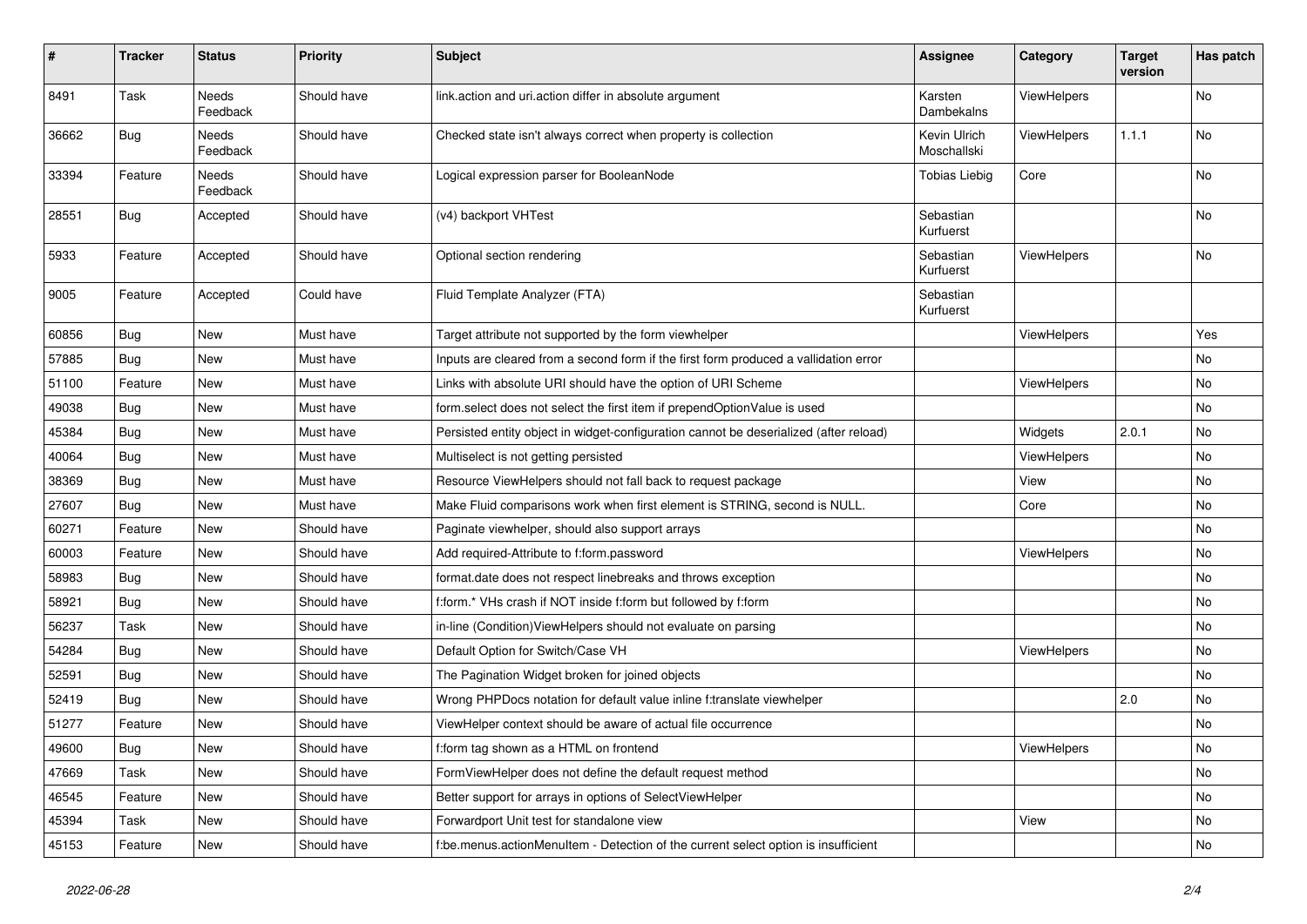| ∦     | <b>Tracker</b> | <b>Status</b> | <b>Priority</b> | Subject                                                                                                     | <b>Assignee</b> | Category           | <b>Target</b><br>version | Has patch |
|-------|----------------|---------------|-----------------|-------------------------------------------------------------------------------------------------------------|-----------------|--------------------|--------------------------|-----------|
| 43072 | Task           | New           | Should have     | Remove TOKENS for adding templates fallback in Backporter                                                   |                 | View               |                          | <b>No</b> |
| 43071 | Task           | New           | Should have     | Remove TOKENS for adding fallback teplates in B                                                             |                 |                    |                          | No        |
| 42743 | Task           | New           | Should have     | Remove inline style for hidden form fields                                                                  |                 |                    |                          | No        |
| 42397 | Feature        | New           | Should have     | Missing viewhelper for general links                                                                        |                 |                    |                          | No        |
| 40081 | Feature        | New           | Should have     | Allow assigned variables as keys in arrays                                                                  |                 |                    |                          | No        |
| 39990 | Bug            | New           | Should have     | Same form twice in one template: hidden fields for empty values are only rendered<br>once                   |                 | Core               |                          | No        |
| 39936 | Feature        | <b>New</b>    | Should have     | registerTagAttribute should handle default values                                                           |                 | ViewHelpers        |                          | <b>No</b> |
| 38130 | Feature        | New           | Should have     | Checkboxes and multiple select fields should have an assignable default value                               |                 |                    |                          | No        |
| 37619 | <b>Bug</b>     | New           | Should have     | Fatal Error when using variable in name attribute of Section ViewHelper                                     |                 | <b>ViewHelpers</b> |                          | No        |
| 36655 | <b>Bug</b>     | New           | Should have     | <b>Pagination Links</b>                                                                                     |                 | Widgets            |                          | No        |
| 36410 | Feature        | New           | Should have     | Allow templates to send arguments back to layout                                                            |                 | ViewHelpers        |                          | No        |
| 33215 | Feature        | New           | Should have     | RFC: Dynamic values in ObjectAccess paths                                                                   |                 |                    |                          | No        |
| 32035 | Task           | New           | Should have     | Improve fluid error messages                                                                                |                 | Core               |                          | Yes       |
| 31955 | Feature        | New           | Should have     | f:uri.widget                                                                                                |                 | Widgets            |                          | No        |
| 30937 | <b>Bug</b>     | New           | Should have     | CropViewHelper stringToTruncate can't be supplied so it can't be easily extended                            |                 | ViewHelpers        |                          | Yes       |
| 28554 | Bug            | New           | Should have     | (v4) implement feature flag to disable caching                                                              |                 |                    |                          | No        |
| 28553 | Bug            | New           | Should have     | improve XHProf test setup                                                                                   |                 |                    |                          | No        |
| 28552 | <b>Bug</b>     | New           | Should have     | (v5) write ViewHelper test for compiled run; adjust functional test to do two passes<br>(uncached & cached) |                 |                    |                          | No        |
| 28550 | Bug            | New           | Should have     | (v4) make widgets cacheable, i.e. not implement childnodeaccess interface                                   |                 |                    |                          | No        |
| 28549 | Bug            | New           | Should have     | make widgets cacheable, i.e. not implement childnodeaccess interface                                        |                 |                    |                          | No        |
| 13045 | <b>Bug</b>     | New           | Should have     | Entity decode of strings are different between if-conditions and output of variable                         |                 |                    |                          |           |
| 10911 | Task           | New           | Should have     | Tx_Fluid_ViewHelpers_Form_AbstractFormViewHelper->renderHiddenIdentityField<br>should be more reliable      |                 | ViewHelpers        |                          | No        |
| 9950  | Task           | New           | Should have     | Binding to nested arrays impossible for form-elements                                                       |                 | ViewHelpers        |                          |           |
| 9514  | Feature        | New           | Should have     | Support explicit Array Arguments for ViewHelpers                                                            |                 |                    |                          |           |
| 8648  | Bug            | New           | Should have     | format.crop ViewHelper should support all features of the crop stdWrap function                             |                 | ViewHelpers        |                          | No        |
| 4704  | Feature        | New           | Should have     | Improve parsing exception messages                                                                          |                 | Core               |                          |           |
| 3481  | <b>Bug</b>     | New           | Should have     | Use ViewHelperVariableContainer in PostParseFacet                                                           |                 | Core               |                          | No        |
| 62346 | Feature        | New           | Could have      | f:comment should have high precende                                                                         |                 | Core               | 3.x                      | No        |
| 60181 | Feature        | New           | Could have      | Caching mechanism for Fluid Views/Templates                                                                 |                 | View               |                          | No        |
| 48355 | Feature        | New           | Could have      | Assign output of viewhelper to template variable for further processing.                                    |                 |                    |                          |           |